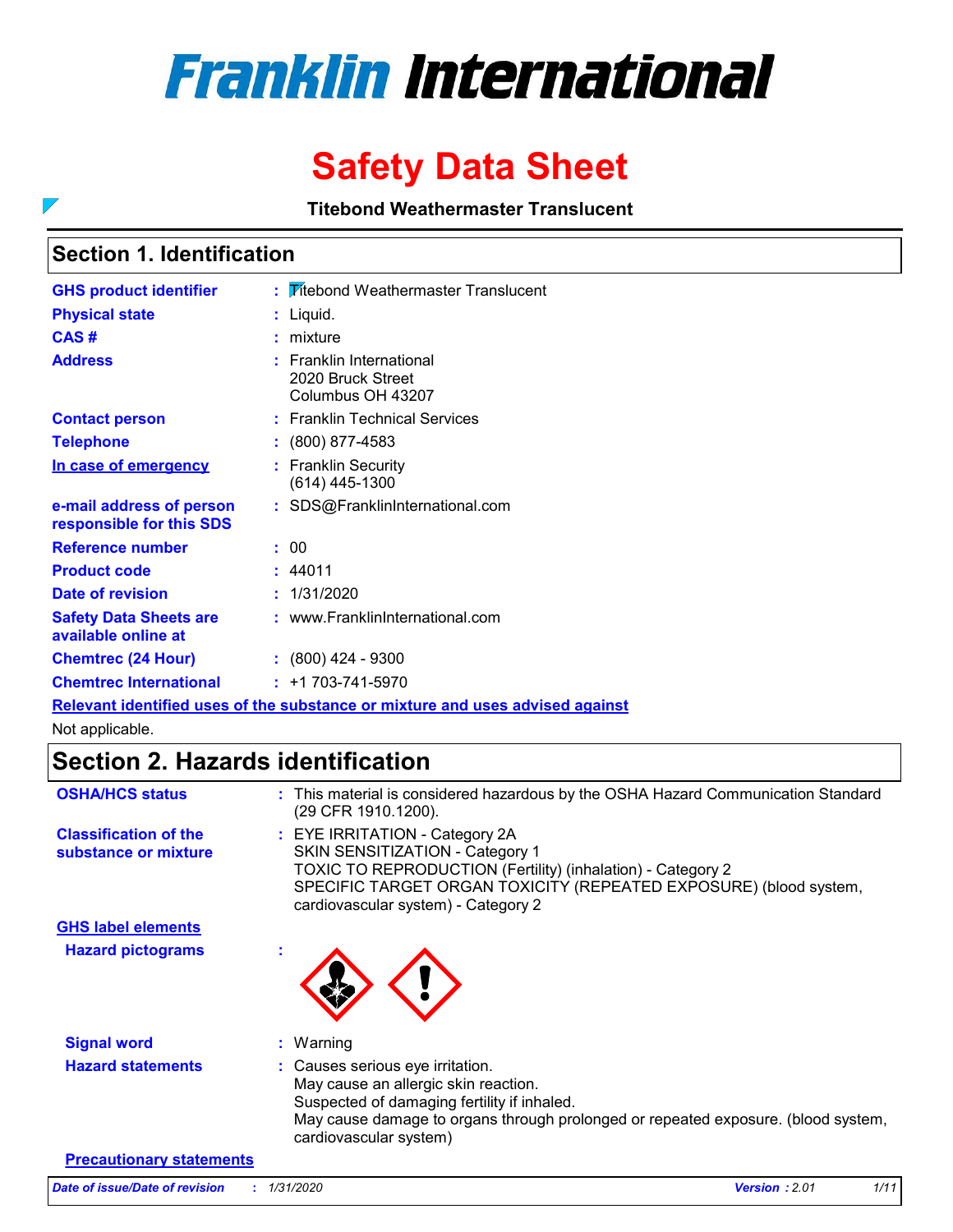### **Section 2. Hazards identification**

| <b>General</b>                             | : Read label before use. Keep out of reach of children. If medical advice is needed,<br>have product container or label at hand.                                                                                                                                                                                                                                                                                                               |
|--------------------------------------------|------------------------------------------------------------------------------------------------------------------------------------------------------------------------------------------------------------------------------------------------------------------------------------------------------------------------------------------------------------------------------------------------------------------------------------------------|
| <b>Prevention</b>                          | : Obtain special instructions before use. Do not handle until all safety precautions have<br>been read and understood. Wear protective gloves. Wear eye or face protection.<br>Wear protective clothing. Do not breathe vapor. Wash hands thoroughly after handling.<br>Contaminated work clothing must not be allowed out of the workplace.                                                                                                   |
| <b>Response</b>                            | : Get medical attention if you feel unwell. IF exposed or concerned: Get medical<br>attention. IF ON SKIN: Wash with plenty of soap and water. Wash contaminated<br>clothing before reuse. If skin irritation or rash occurs: Get medical attention. IF IN<br>EYES: Rinse cautiously with water for several minutes. Remove contact lenses, if<br>present and easy to do. Continue rinsing. If eye irritation persists: Get medical attention. |
| <b>Storage</b>                             | : Store locked up.                                                                                                                                                                                                                                                                                                                                                                                                                             |
| <b>Disposal</b>                            | : Dispose of contents and container in accordance with all local, regional, national and<br>international regulations.                                                                                                                                                                                                                                                                                                                         |
| <b>Hazards not otherwise</b><br>classified | : None known.                                                                                                                                                                                                                                                                                                                                                                                                                                  |
|                                            |                                                                                                                                                                                                                                                                                                                                                                                                                                                |

### **Section 3. Composition/information on ingredients**

| <b>Substance/mixture</b><br>Mixture                   |    |                   |
|-------------------------------------------------------|----|-------------------|
| <b>Ingredient name</b>                                |    | <b>CAS number</b> |
| $\vert 2,2,4,4,6,6,8,8$ -octamethylcyclotetrasiloxane | ≦1 | 556-67-2          |

Any concentration shown as a range is to protect confidentiality or is due to batch variation.

**There are no additional ingredients present which, within the current knowledge of the supplier and in the concentrations applicable, are classified as hazardous to health or the environment and hence require reporting in this section.**

**Occupational exposure limits, if available, are listed in Section 8.**

### **Section 4. First aid measures**

#### **Description of necessary first aid measures**

| <b>Eye contact</b>  | : Immediately flush eyes with plenty of water, occasionally lifting the upper and lower<br>eyelids. Check for and remove any contact lenses. Continue to rinse for at least 10<br>minutes. Get medical attention.                                                                                                                                                                                                                                                                                                                                                                                                                                                                   |
|---------------------|-------------------------------------------------------------------------------------------------------------------------------------------------------------------------------------------------------------------------------------------------------------------------------------------------------------------------------------------------------------------------------------------------------------------------------------------------------------------------------------------------------------------------------------------------------------------------------------------------------------------------------------------------------------------------------------|
| <b>Inhalation</b>   | : Remove victim to fresh air and keep at rest in a position comfortable for breathing. If it<br>is suspected that fumes are still present, the rescuer should wear an appropriate mask<br>or self-contained breathing apparatus. If not breathing, if breathing is irregular or if<br>respiratory arrest occurs, provide artificial respiration or oxygen by trained personnel. It<br>may be dangerous to the person providing aid to give mouth-to-mouth resuscitation.<br>Get medical attention. If unconscious, place in recovery position and get medical<br>attention immediately. Maintain an open airway. Loosen tight clothing such as a collar,<br>tie, belt or waistband. |
| <b>Skin contact</b> | : Wash with plenty of soap and water. Remove contaminated clothing and shoes. Wash<br>contaminated clothing thoroughly with water before removing it, or wear gloves.<br>Continue to rinse for at least 10 minutes. Get medical attention. In the event of any<br>complaints or symptoms, avoid further exposure. Wash clothing before reuse. Clean<br>shoes thoroughly before reuse.                                                                                                                                                                                                                                                                                               |
| <b>Ingestion</b>    | : Wash out mouth with water. Remove dentures if any. Remove victim to fresh air and<br>keep at rest in a position comfortable for breathing. If material has been swallowed and<br>the exposed person is conscious, give small quantities of water to drink. Stop if the<br>exposed person feels sick as vomiting may be dangerous. Do not induce vomiting<br>unless directed to do so by medical personnel. If vomiting occurs, the head should be<br>kept low so that vomit does not enter the lungs. Get medical attention. Never give<br>anything by mouth to an unconscious person. If unconscious, place in recovery position                                                 |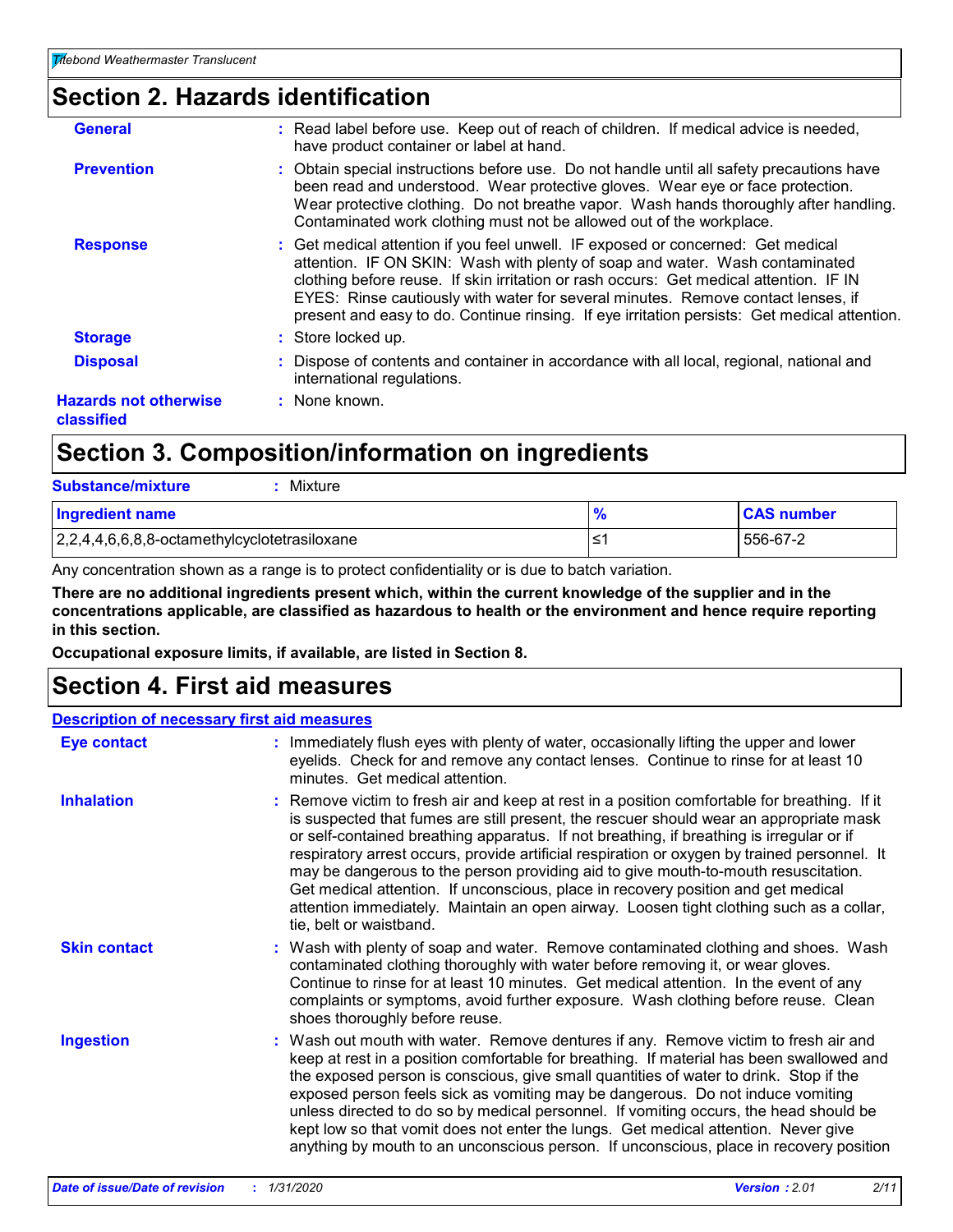### **Section 4. First aid measures**

and get medical attention immediately. Maintain an open airway. Loosen tight clothing such as a collar, tie, belt or waistband.

#### **Most important symptoms/effects, acute and delayed**

| <b>Potential acute health effects</b> |                                                                                                                                                                                                                                                                       |  |
|---------------------------------------|-----------------------------------------------------------------------------------------------------------------------------------------------------------------------------------------------------------------------------------------------------------------------|--|
| <b>Eye contact</b>                    | : Causes serious eye irritation.                                                                                                                                                                                                                                      |  |
| <b>Inhalation</b>                     | : No known significant effects or critical hazards.                                                                                                                                                                                                                   |  |
| <b>Skin contact</b>                   | May cause an allergic skin reaction.                                                                                                                                                                                                                                  |  |
| <b>Ingestion</b>                      | : No known significant effects or critical hazards.                                                                                                                                                                                                                   |  |
| <b>Over-exposure signs/symptoms</b>   |                                                                                                                                                                                                                                                                       |  |
| <b>Eye contact</b>                    | : Adverse symptoms may include the following:<br>pain or irritation<br>watering<br>redness                                                                                                                                                                            |  |
| <b>Inhalation</b>                     | : No specific data.                                                                                                                                                                                                                                                   |  |
| <b>Skin contact</b>                   | : Adverse symptoms may include the following:<br>irritation<br>redness                                                                                                                                                                                                |  |
| <b>Ingestion</b>                      | : No specific data.                                                                                                                                                                                                                                                   |  |
|                                       | Indication of immediate medical attention and special treatment needed, if necessary                                                                                                                                                                                  |  |
| <b>Notes to physician</b>             | : Treat symptomatically. Contact poison treatment specialist immediately if large<br>quantities have been ingested or inhaled.                                                                                                                                        |  |
| <b>Specific treatments</b>            | : No specific treatment.                                                                                                                                                                                                                                              |  |
| <b>Protection of first-aiders</b>     | : No action shall be taken involving any personal risk or without suitable training. It may<br>be dangerous to the person providing aid to give mouth-to-mouth resuscitation. Wash<br>contaminated clothing thoroughly with water before removing it, or wear gloves. |  |

**See toxicological information (Section 11)**

### **Section 5. Fire-fighting measures**

| <b>Extinguishing media</b>                               |                                                                                                                                                                                                     |  |
|----------------------------------------------------------|-----------------------------------------------------------------------------------------------------------------------------------------------------------------------------------------------------|--|
| <b>Suitable extinguishing</b><br>media                   | : Use an extinguishing agent suitable for the surrounding fire.                                                                                                                                     |  |
| <b>Unsuitable extinguishing</b><br>media                 | : None known.                                                                                                                                                                                       |  |
| <b>Specific hazards arising</b><br>from the chemical     | : In a fire or if heated, a pressure increase will occur and the container may burst.                                                                                                               |  |
| <b>Hazardous thermal</b><br>decomposition products       | : No specific data.                                                                                                                                                                                 |  |
| <b>Special protective actions</b><br>for fire-fighters   | : Promptly isolate the scene by removing all persons from the vicinity of the incident if<br>there is a fire. No action shall be taken involving any personal risk or without suitable<br>training. |  |
| <b>Special protective</b><br>equipment for fire-fighters | : Fire-fighters should wear appropriate protective equipment and self-contained breathing<br>apparatus (SCBA) with a full face-piece operated in positive pressure mode.                            |  |

#### **Section 6. Accidental release measures**

#### **Personal precautions, protective equipment and emergency procedures**

| For non-emergency<br>personnel | : No action shall be taken involving any personal risk or without suitable training.<br>Evacuate surrounding areas. Keep unnecessary and unprotected personnel from<br>entering. Do not touch or walk through spilled material. Avoid breathing vapor or mist.<br>Provide adequate ventilation. Wear appropriate respirator when ventilation is |
|--------------------------------|-------------------------------------------------------------------------------------------------------------------------------------------------------------------------------------------------------------------------------------------------------------------------------------------------------------------------------------------------|
|                                | inadequate. Put on appropriate personal protective equipment.                                                                                                                                                                                                                                                                                   |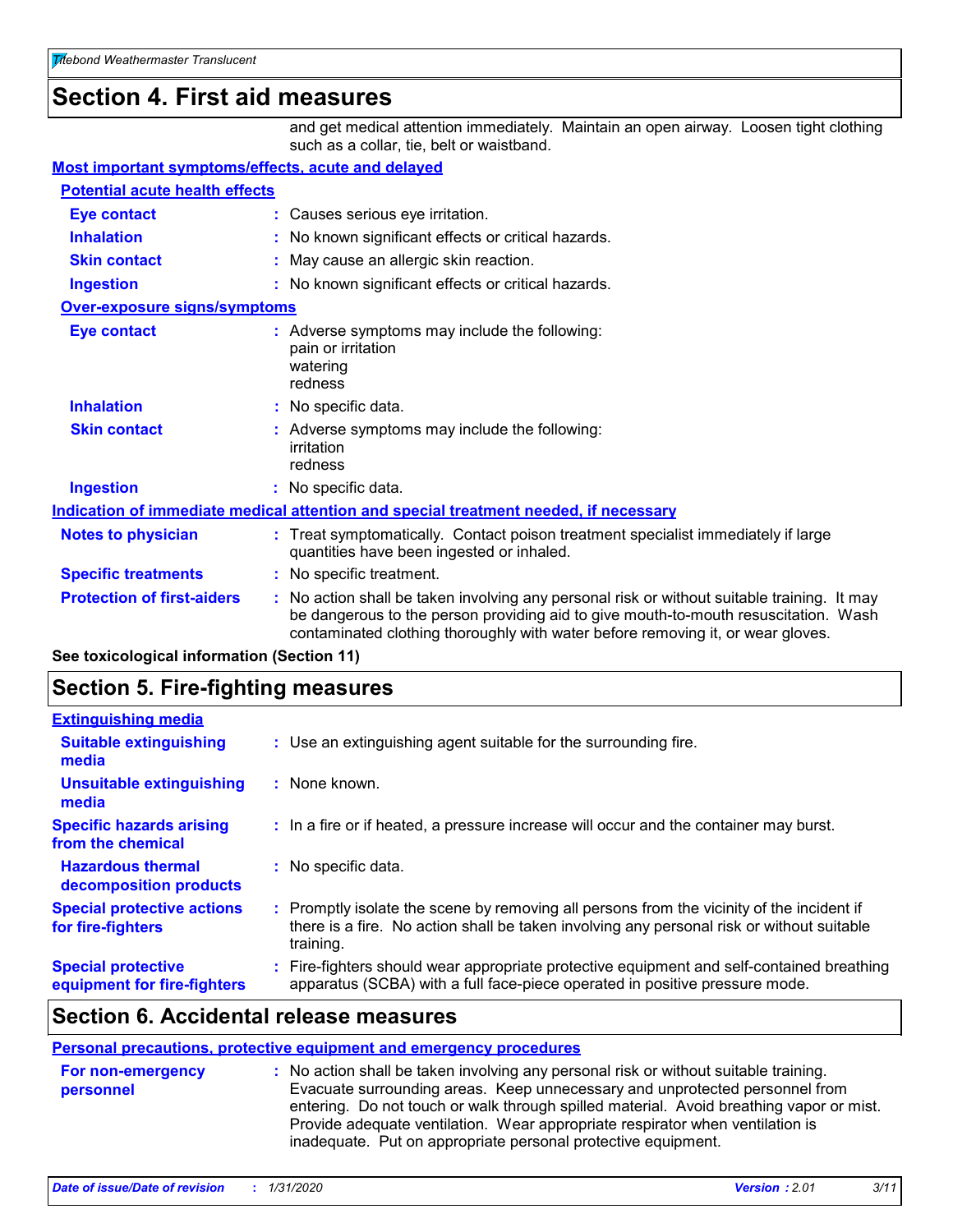### **Section 6. Accidental release measures**

|                                                              | For emergency responders : If specialized clothing is required to deal with the spillage, take note of any information in<br>Section 8 on suitable and unsuitable materials. See also the information in "For non-<br>emergency personnel".                                                                                                                                                                                                                                                                                                                                                                                                                                                                  |
|--------------------------------------------------------------|--------------------------------------------------------------------------------------------------------------------------------------------------------------------------------------------------------------------------------------------------------------------------------------------------------------------------------------------------------------------------------------------------------------------------------------------------------------------------------------------------------------------------------------------------------------------------------------------------------------------------------------------------------------------------------------------------------------|
| <b>Environmental precautions</b>                             | : Avoid dispersal of spilled material and runoff and contact with soil, waterways, drains<br>and sewers. Inform the relevant authorities if the product has caused environmental<br>pollution (sewers, waterways, soil or air).                                                                                                                                                                                                                                                                                                                                                                                                                                                                              |
| <b>Methods and materials for containment and cleaning up</b> |                                                                                                                                                                                                                                                                                                                                                                                                                                                                                                                                                                                                                                                                                                              |
| <b>Small spill</b>                                           | : Stop leak if without risk. Move containers from spill area. Dilute with water and mop up<br>if water-soluble. Alternatively, or if water-insoluble, absorb with an inert dry material and<br>place in an appropriate waste disposal container. Dispose of via a licensed waste<br>disposal contractor.                                                                                                                                                                                                                                                                                                                                                                                                     |
| <b>Large spill</b>                                           | : Stop leak if without risk. Move containers from spill area. Approach release from<br>upwind. Prevent entry into sewers, water courses, basements or confined areas. Wash<br>spillages into an effluent treatment plant or proceed as follows. Contain and collect<br>spillage with non-combustible, absorbent material e.g. sand, earth, vermiculite or<br>diatomaceous earth and place in container for disposal according to local regulations<br>(see Section 13). Dispose of via a licensed waste disposal contractor. Contaminated<br>absorbent material may pose the same hazard as the spilled product. Note: see<br>Section 1 for emergency contact information and Section 13 for waste disposal. |

### **Section 7. Handling and storage**

#### **Precautions for safe handling**

| <b>Protective measures</b>                                                       | reuse container. | : Put on appropriate personal protective equipment (see Section 8). Persons with a<br>history of skin sensitization problems should not be employed in any process in which<br>this product is used. Avoid exposure - obtain special instructions before use. Avoid<br>exposure during pregnancy. Do not handle until all safety precautions have been read<br>and understood. Do not get in eyes or on skin or clothing. Do not breathe vapor or mist.<br>Do not ingest. If during normal use the material presents a respiratory hazard, use only<br>with adequate ventilation or wear appropriate respirator. Keep in the original container<br>or an approved alternative made from a compatible material, kept tightly closed when<br>not in use. Empty containers retain product residue and can be hazardous. Do not |
|----------------------------------------------------------------------------------|------------------|-----------------------------------------------------------------------------------------------------------------------------------------------------------------------------------------------------------------------------------------------------------------------------------------------------------------------------------------------------------------------------------------------------------------------------------------------------------------------------------------------------------------------------------------------------------------------------------------------------------------------------------------------------------------------------------------------------------------------------------------------------------------------------------------------------------------------------|
| <b>Advice on general</b><br>occupational hygiene                                 | measures.        | : Eating, drinking and smoking should be prohibited in areas where this material is<br>handled, stored and processed. Workers should wash hands and face before eating,<br>drinking and smoking. Remove contaminated clothing and protective equipment before<br>entering eating areas. See also Section 8 for additional information on hygiene                                                                                                                                                                                                                                                                                                                                                                                                                                                                            |
| <b>Conditions for safe storage,</b><br>including any<br><b>incompatibilities</b> | handling or use. | : Do not store above the following temperature: $26.667^{\circ}C(80^{\circ}F)$ . Store in accordance<br>with local regulations. Store in original container protected from direct sunlight in a dry,<br>cool and well-ventilated area, away from incompatible materials (see Section 10) and<br>food and drink. Store locked up. Keep container tightly closed and sealed until ready<br>for use. Containers that have been opened must be carefully resealed and kept upright<br>to prevent leakage. Do not store in unlabeled containers. Use appropriate containment<br>to avoid environmental contamination. See Section 10 for incompatible materials before                                                                                                                                                           |

### **Section 8. Exposure controls/personal protection**

#### **Control parameters**

#### **Occupational exposure limits**

| <b>Ingredient name</b>                              | <b>Exposure limits</b>                                     |
|-----------------------------------------------------|------------------------------------------------------------|
| 2, 2, 4, 4, 6, 6, 8, 8-octamethylcyclotetrasiloxane | OARS WEEL (United States, 7/2018).<br>TWA: 10 ppm 8 hours. |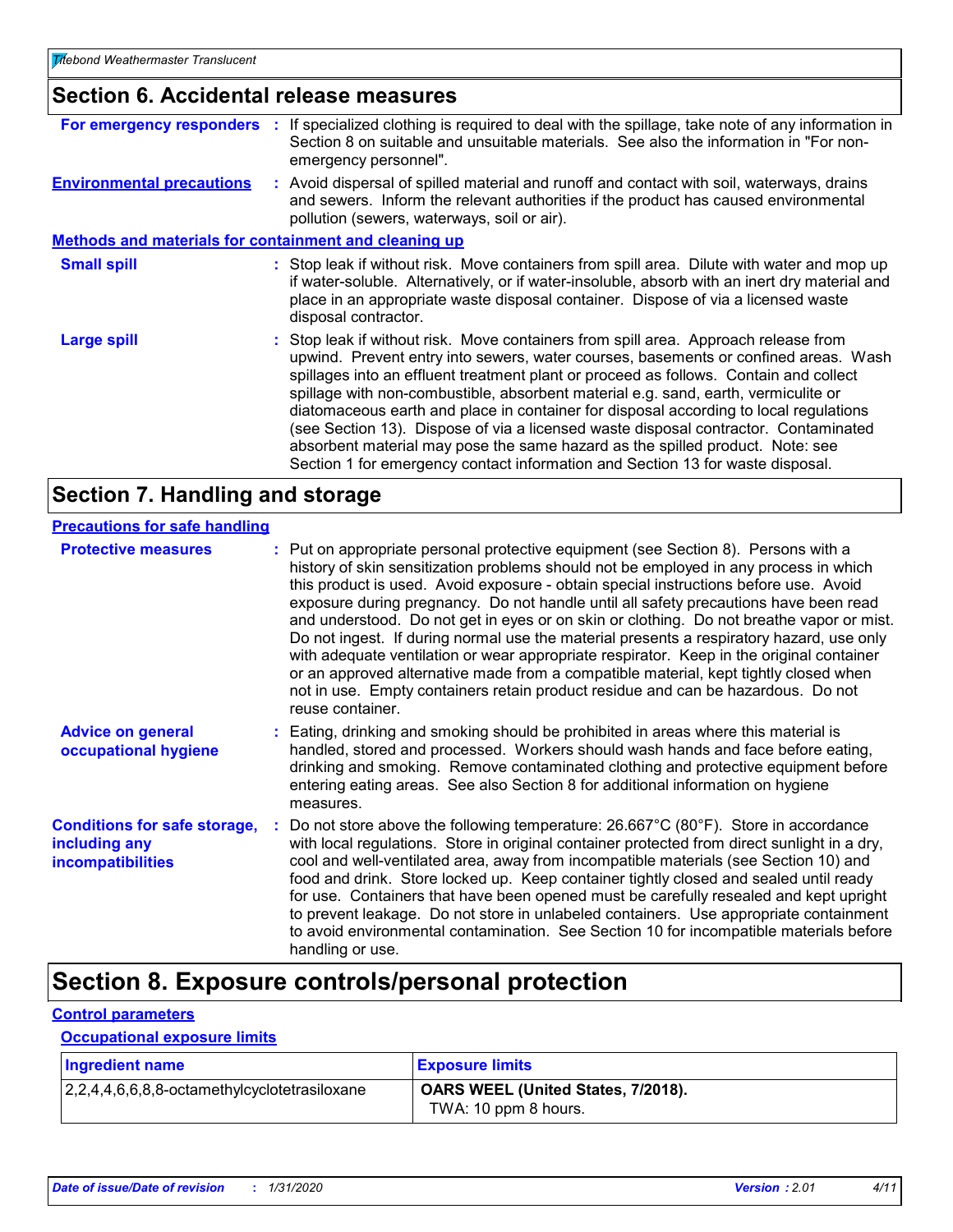### **Section 8. Exposure controls/personal protection**

| <b>Appropriate engineering</b><br>controls       | : If user operations generate dust, fumes, gas, vapor or mist, use process enclosures,<br>local exhaust ventilation or other engineering controls to keep worker exposure to<br>airborne contaminants below any recommended or statutory limits.                                                                                                                                                                                                                                                                                                                                                                     |  |  |
|--------------------------------------------------|----------------------------------------------------------------------------------------------------------------------------------------------------------------------------------------------------------------------------------------------------------------------------------------------------------------------------------------------------------------------------------------------------------------------------------------------------------------------------------------------------------------------------------------------------------------------------------------------------------------------|--|--|
| <b>Environmental exposure</b><br><b>controls</b> | Emissions from ventilation or work process equipment should be checked to ensure<br>they comply with the requirements of environmental protection legislation. In some<br>cases, fume scrubbers, filters or engineering modifications to the process equipment<br>will be necessary to reduce emissions to acceptable levels.                                                                                                                                                                                                                                                                                        |  |  |
| <b>Individual protection measures</b>            |                                                                                                                                                                                                                                                                                                                                                                                                                                                                                                                                                                                                                      |  |  |
| <b>Hygiene measures</b>                          | Wash hands, forearms and face thoroughly after handling chemical products, before<br>eating, smoking and using the lavatory and at the end of the working period.<br>Appropriate techniques should be used to remove potentially contaminated clothing.<br>Contaminated work clothing should not be allowed out of the workplace. Wash<br>contaminated clothing before reusing. Ensure that eyewash stations and safety<br>showers are close to the workstation location.                                                                                                                                            |  |  |
| <b>Eye/face protection</b>                       | Safety eyewear complying with an approved standard should be used when a risk<br>assessment indicates this is necessary to avoid exposure to liquid splashes, mists,<br>gases or dusts. If contact is possible, the following protection should be worn, unless<br>the assessment indicates a higher degree of protection: chemical splash goggles.                                                                                                                                                                                                                                                                  |  |  |
| <b>Skin protection</b>                           |                                                                                                                                                                                                                                                                                                                                                                                                                                                                                                                                                                                                                      |  |  |
| <b>Hand protection</b>                           | Chemical-resistant, impervious gloves complying with an approved standard should be<br>worn at all times when handling chemical products if a risk assessment indicates this is<br>necessary. Considering the parameters specified by the glove manufacturer, check<br>during use that the gloves are still retaining their protective properties. It should be<br>noted that the time to breakthrough for any glove material may be different for different<br>glove manufacturers. In the case of mixtures, consisting of several substances, the<br>protection time of the gloves cannot be accurately estimated. |  |  |
| <b>Body protection</b>                           | Personal protective equipment for the body should be selected based on the task being<br>performed and the risks involved and should be approved by a specialist before<br>handling this product.                                                                                                                                                                                                                                                                                                                                                                                                                    |  |  |
| <b>Other skin protection</b>                     | Appropriate footwear and any additional skin protection measures should be selected<br>based on the task being performed and the risks involved and should be approved by a<br>specialist before handling this product.                                                                                                                                                                                                                                                                                                                                                                                              |  |  |
| <b>Respiratory protection</b>                    | Based on the hazard and potential for exposure, select a respirator that meets the<br>appropriate standard or certification. Respirators must be used according to a<br>respiratory protection program to ensure proper fitting, training, and other important<br>aspects of use.                                                                                                                                                                                                                                                                                                                                    |  |  |

### **Section 9. Physical and chemical properties**

| <b>Appearance</b>                               |                        |
|-------------------------------------------------|------------------------|
| <b>Physical state</b>                           | : Liquid. [Paste.]     |
| Color                                           | $:$ Translucent        |
| Odor                                            | : Slight               |
| <b>Odor threshold</b>                           | $\cdot$ Not available. |
| рH                                              | : Not applicable.      |
| <b>Melting point</b>                            | : Not available.       |
| <b>Boiling point</b>                            | $:$ Not available.     |
| <b>Flash point</b>                              | $:$ Not available.     |
| <b>Evaporation rate</b>                         | : Not available.       |
| <b>Flammability (solid, gas)</b>                | : Not available.       |
| Lower and upper explosive<br>(flammable) limits | : Not available.       |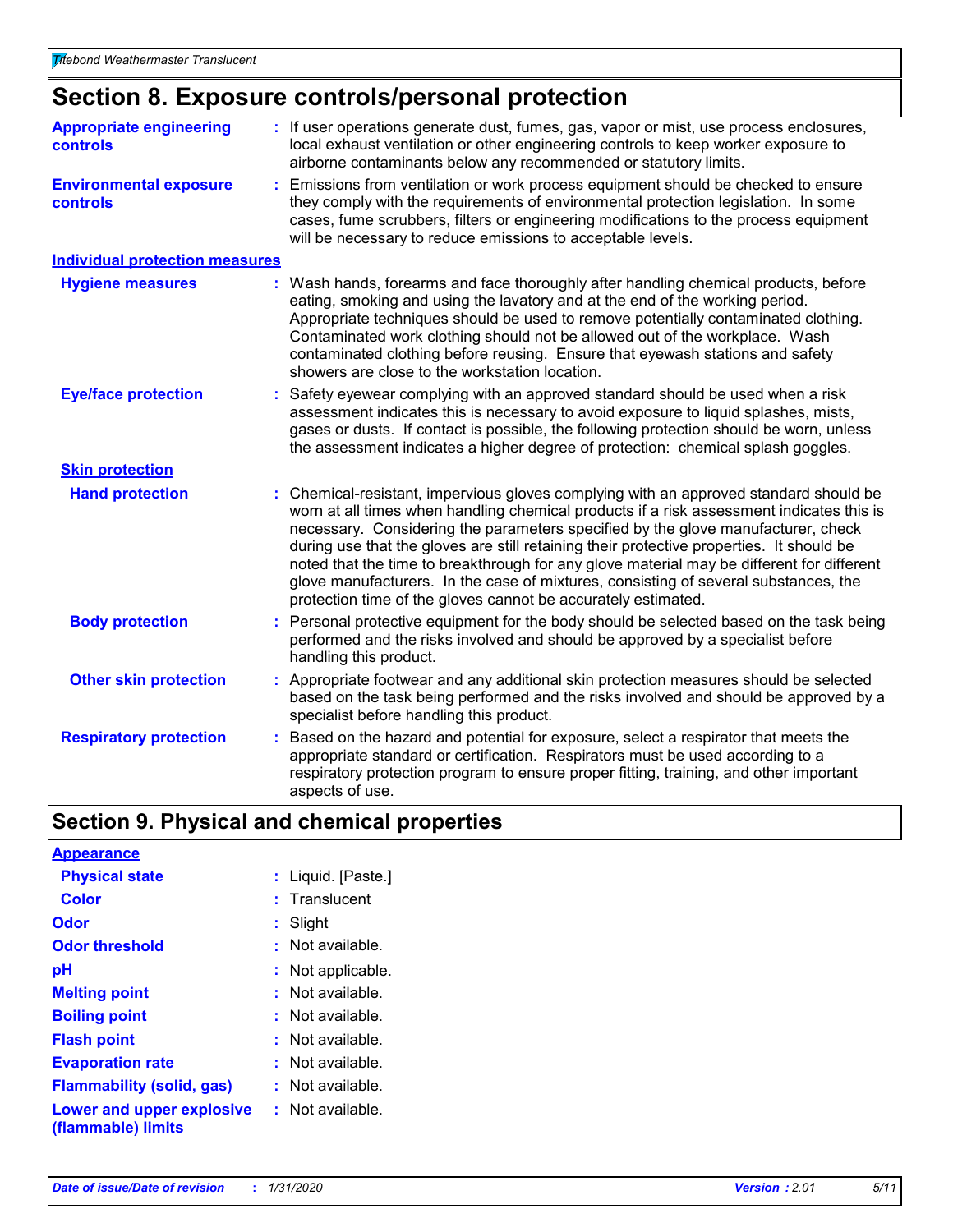### **Section 9. Physical and chemical properties**

| <b>VOC (less water, less)</b><br>exempt solvents) | $: 3$ g/l                                                         |
|---------------------------------------------------|-------------------------------------------------------------------|
| <b>Volatility</b>                                 | $: 0\%$ (w/w)                                                     |
| <b>Vapor density</b>                              | $:$ Not available.                                                |
| <b>Relative density</b>                           | : 1.03                                                            |
| <b>Solubility</b>                                 | : Insoluble in the following materials: cold water and hot water. |
| <b>Solubility in water</b>                        | : Not available.                                                  |
| <b>Partition coefficient: n-</b><br>octanol/water | : Not available.                                                  |
| <b>Auto-ignition temperature</b>                  | $:$ Not available.                                                |
| <b>Decomposition temperature</b>                  | : Not available.                                                  |
| <b>Viscosity</b>                                  | : Not available.                                                  |

### **Section 10. Stability and reactivity**

| <b>Reactivity</b>                            | No specific test data related to reactivity available for this product or its ingredients.                |
|----------------------------------------------|-----------------------------------------------------------------------------------------------------------|
| <b>Chemical stability</b>                    | : The product is stable.                                                                                  |
| <b>Possibility of hazardous</b><br>reactions | : Under normal conditions of storage and use, hazardous reactions will not occur.                         |
| <b>Conditions to avoid</b>                   | : No specific data.                                                                                       |
| <b>Incompatible materials</b>                | No specific data.                                                                                         |
| <b>Hazardous decomposition</b><br>products   | : Under normal conditions of storage and use, hazardous decomposition products should<br>not be produced. |

### **Section 11. Toxicological information**

#### **Information on toxicological effects**

#### **Acute toxicity**

| <b>Product/ingredient name</b>                                       | <b>Result</b> | <b>Species</b> | <b>Dose</b>           | <b>Exposure</b> |
|----------------------------------------------------------------------|---------------|----------------|-----------------------|-----------------|
| 2,2,4,4,6,6,8,8-octamethylcyclotetrasiloxane   LC50 Inhalation Vapor |               | Rat            | $36$ g/m <sup>3</sup> | 14 hours        |
|                                                                      | LD50 Dermal   | Rat            | 1770 mg/kg            |                 |
|                                                                      | LD50 Oral     | Rat            | 1540 mg/kg            |                 |

#### **Irritation/Corrosion**

| <b>Product/ingredient name</b>                                               | Result                | <b>Species</b>   | <b>Score</b> | <b>Exposure</b>                         | <b>Observation</b> |
|------------------------------------------------------------------------------|-----------------------|------------------|--------------|-----------------------------------------|--------------------|
| $2,2,4,4,6,6,8,8$ -octamethylcyclotetrasiloxane $\vert$ Eyes - Mild irritant | ISkin - Mild irritant | Rabbit<br>Rabbit |              | l 24 hours 500<br>l ma<br>124 hours 500 |                    |
| <b>Conclusion/Summary</b>                                                    |                       |                  |              | l mg                                    |                    |

| <b>Skin</b>               | : Prolonged or repeated contact can defat the skin and lead to irritation, cracking and/or<br>dermatitis. |
|---------------------------|-----------------------------------------------------------------------------------------------------------|
| <b>Eyes</b>               | : This product may irritate eyes upon contact.                                                            |
| <b>Respiratory</b>        | : Irritating to respiratory system.                                                                       |
| <b>Sensitization</b>      |                                                                                                           |
| Not available.            |                                                                                                           |
| <b>Conclusion/Summary</b> |                                                                                                           |
| <b>Skin</b>               | : May cause allergic reactions in certain individuals.                                                    |
| <b>Mutagenicity</b>       |                                                                                                           |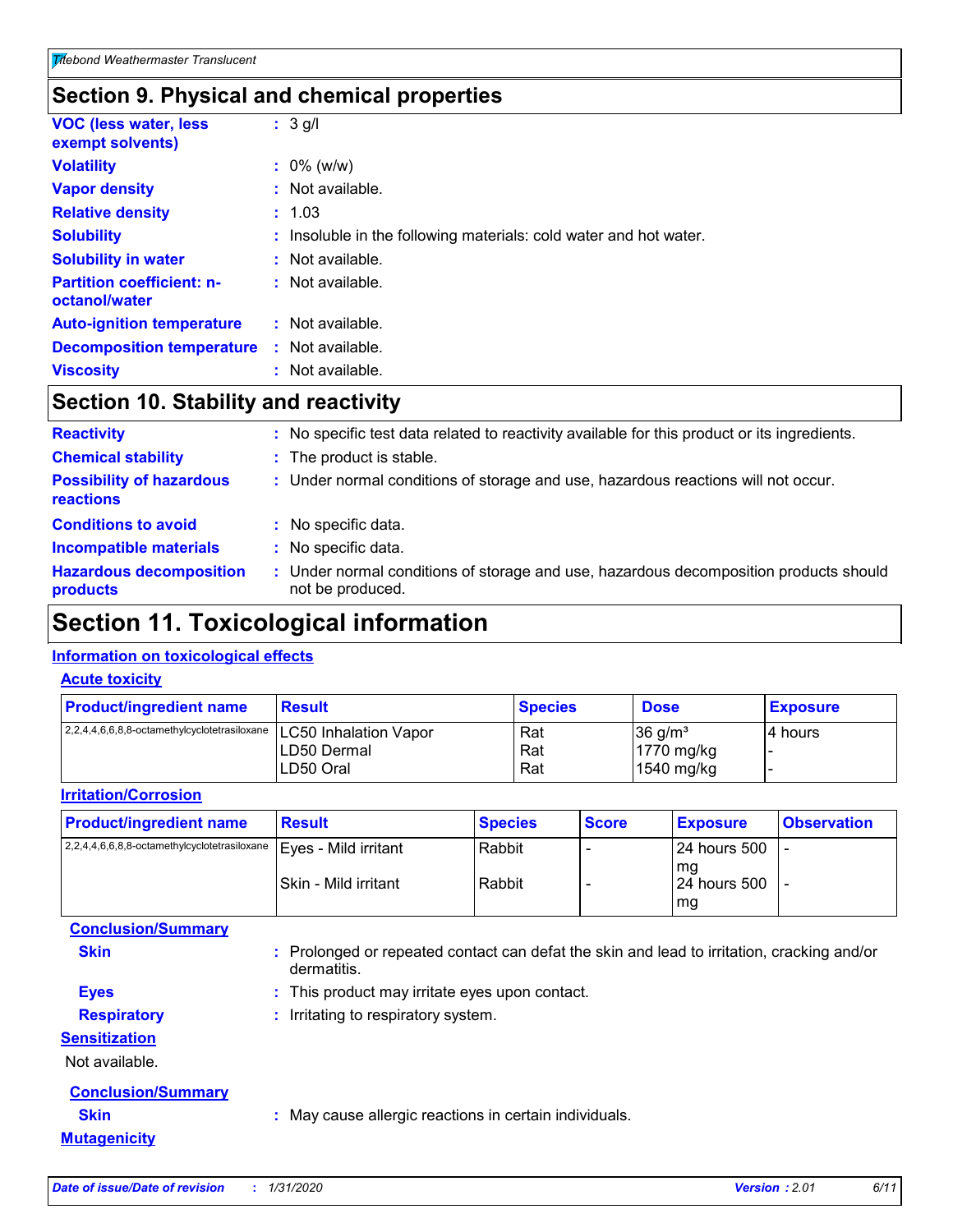### **Section 11. Toxicological information**

Not available.

#### **Carcinogenicity**

Not available.

#### **Reproductive toxicity**

Not available.

#### **Teratogenicity**

Not available.

#### **Specific target organ toxicity (single exposure)**

Not available.

#### **Specific target organ toxicity (repeated exposure)**

| <b>Titebond Weathermaster Translucent</b><br>Category 2<br>blood system,<br>cardiovascular<br>system<br><b>Aspiration hazard</b><br>Not available.<br><b>Information on the likely</b><br>: Routes of entry anticipated: Oral, Dermal, Inhalation.<br>routes of exposure<br><b>Potential acute health effects</b><br><b>Eye contact</b><br>: Causes serious eye irritation.<br><b>Inhalation</b><br>No known significant effects or critical hazards.<br><b>Skin contact</b><br>May cause an allergic skin reaction.<br>: No known significant effects or critical hazards.<br><b>Ingestion</b><br><b>Symptoms related to the physical, chemical and toxicological characteristics</b><br><b>Eye contact</b><br>: Adverse symptoms may include the following:<br>pain or irritation<br>watering<br>redness<br><b>Inhalation</b><br>No specific data.<br><b>Skin contact</b><br>: Adverse symptoms may include the following:<br>irritation<br>redness<br><b>Ingestion</b><br>: No specific data.<br>Delayed and immediate effects and also chronic effects from short and long term exposure<br><b>Short term exposure</b><br>: Not available.<br><b>Potential immediate</b><br>effects<br><b>Potential delayed effects</b><br>: Not available.<br><b>Long term exposure</b><br><b>Potential immediate</b><br>: Not available.<br>effects<br><b>Potential delayed effects</b><br>: Not available.<br><b>Potential chronic health effects</b><br>Not available. | <b>Name</b> |  | <b>Category</b> | <b>Route of</b><br>exposure | <b>Target organs</b> |
|----------------------------------------------------------------------------------------------------------------------------------------------------------------------------------------------------------------------------------------------------------------------------------------------------------------------------------------------------------------------------------------------------------------------------------------------------------------------------------------------------------------------------------------------------------------------------------------------------------------------------------------------------------------------------------------------------------------------------------------------------------------------------------------------------------------------------------------------------------------------------------------------------------------------------------------------------------------------------------------------------------------------------------------------------------------------------------------------------------------------------------------------------------------------------------------------------------------------------------------------------------------------------------------------------------------------------------------------------------------------------------------------------------------------------------------------------------------|-------------|--|-----------------|-----------------------------|----------------------|
|                                                                                                                                                                                                                                                                                                                                                                                                                                                                                                                                                                                                                                                                                                                                                                                                                                                                                                                                                                                                                                                                                                                                                                                                                                                                                                                                                                                                                                                                |             |  |                 |                             |                      |
|                                                                                                                                                                                                                                                                                                                                                                                                                                                                                                                                                                                                                                                                                                                                                                                                                                                                                                                                                                                                                                                                                                                                                                                                                                                                                                                                                                                                                                                                |             |  |                 |                             |                      |
|                                                                                                                                                                                                                                                                                                                                                                                                                                                                                                                                                                                                                                                                                                                                                                                                                                                                                                                                                                                                                                                                                                                                                                                                                                                                                                                                                                                                                                                                |             |  |                 |                             |                      |
|                                                                                                                                                                                                                                                                                                                                                                                                                                                                                                                                                                                                                                                                                                                                                                                                                                                                                                                                                                                                                                                                                                                                                                                                                                                                                                                                                                                                                                                                |             |  |                 |                             |                      |
|                                                                                                                                                                                                                                                                                                                                                                                                                                                                                                                                                                                                                                                                                                                                                                                                                                                                                                                                                                                                                                                                                                                                                                                                                                                                                                                                                                                                                                                                |             |  |                 |                             |                      |
|                                                                                                                                                                                                                                                                                                                                                                                                                                                                                                                                                                                                                                                                                                                                                                                                                                                                                                                                                                                                                                                                                                                                                                                                                                                                                                                                                                                                                                                                |             |  |                 |                             |                      |
|                                                                                                                                                                                                                                                                                                                                                                                                                                                                                                                                                                                                                                                                                                                                                                                                                                                                                                                                                                                                                                                                                                                                                                                                                                                                                                                                                                                                                                                                |             |  |                 |                             |                      |
|                                                                                                                                                                                                                                                                                                                                                                                                                                                                                                                                                                                                                                                                                                                                                                                                                                                                                                                                                                                                                                                                                                                                                                                                                                                                                                                                                                                                                                                                |             |  |                 |                             |                      |
|                                                                                                                                                                                                                                                                                                                                                                                                                                                                                                                                                                                                                                                                                                                                                                                                                                                                                                                                                                                                                                                                                                                                                                                                                                                                                                                                                                                                                                                                |             |  |                 |                             |                      |
|                                                                                                                                                                                                                                                                                                                                                                                                                                                                                                                                                                                                                                                                                                                                                                                                                                                                                                                                                                                                                                                                                                                                                                                                                                                                                                                                                                                                                                                                |             |  |                 |                             |                      |
|                                                                                                                                                                                                                                                                                                                                                                                                                                                                                                                                                                                                                                                                                                                                                                                                                                                                                                                                                                                                                                                                                                                                                                                                                                                                                                                                                                                                                                                                |             |  |                 |                             |                      |
|                                                                                                                                                                                                                                                                                                                                                                                                                                                                                                                                                                                                                                                                                                                                                                                                                                                                                                                                                                                                                                                                                                                                                                                                                                                                                                                                                                                                                                                                |             |  |                 |                             |                      |
|                                                                                                                                                                                                                                                                                                                                                                                                                                                                                                                                                                                                                                                                                                                                                                                                                                                                                                                                                                                                                                                                                                                                                                                                                                                                                                                                                                                                                                                                |             |  |                 |                             |                      |
|                                                                                                                                                                                                                                                                                                                                                                                                                                                                                                                                                                                                                                                                                                                                                                                                                                                                                                                                                                                                                                                                                                                                                                                                                                                                                                                                                                                                                                                                |             |  |                 |                             |                      |
|                                                                                                                                                                                                                                                                                                                                                                                                                                                                                                                                                                                                                                                                                                                                                                                                                                                                                                                                                                                                                                                                                                                                                                                                                                                                                                                                                                                                                                                                |             |  |                 |                             |                      |
|                                                                                                                                                                                                                                                                                                                                                                                                                                                                                                                                                                                                                                                                                                                                                                                                                                                                                                                                                                                                                                                                                                                                                                                                                                                                                                                                                                                                                                                                |             |  |                 |                             |                      |
|                                                                                                                                                                                                                                                                                                                                                                                                                                                                                                                                                                                                                                                                                                                                                                                                                                                                                                                                                                                                                                                                                                                                                                                                                                                                                                                                                                                                                                                                |             |  |                 |                             |                      |
|                                                                                                                                                                                                                                                                                                                                                                                                                                                                                                                                                                                                                                                                                                                                                                                                                                                                                                                                                                                                                                                                                                                                                                                                                                                                                                                                                                                                                                                                |             |  |                 |                             |                      |
|                                                                                                                                                                                                                                                                                                                                                                                                                                                                                                                                                                                                                                                                                                                                                                                                                                                                                                                                                                                                                                                                                                                                                                                                                                                                                                                                                                                                                                                                |             |  |                 |                             |                      |
|                                                                                                                                                                                                                                                                                                                                                                                                                                                                                                                                                                                                                                                                                                                                                                                                                                                                                                                                                                                                                                                                                                                                                                                                                                                                                                                                                                                                                                                                |             |  |                 |                             |                      |
|                                                                                                                                                                                                                                                                                                                                                                                                                                                                                                                                                                                                                                                                                                                                                                                                                                                                                                                                                                                                                                                                                                                                                                                                                                                                                                                                                                                                                                                                |             |  |                 |                             |                      |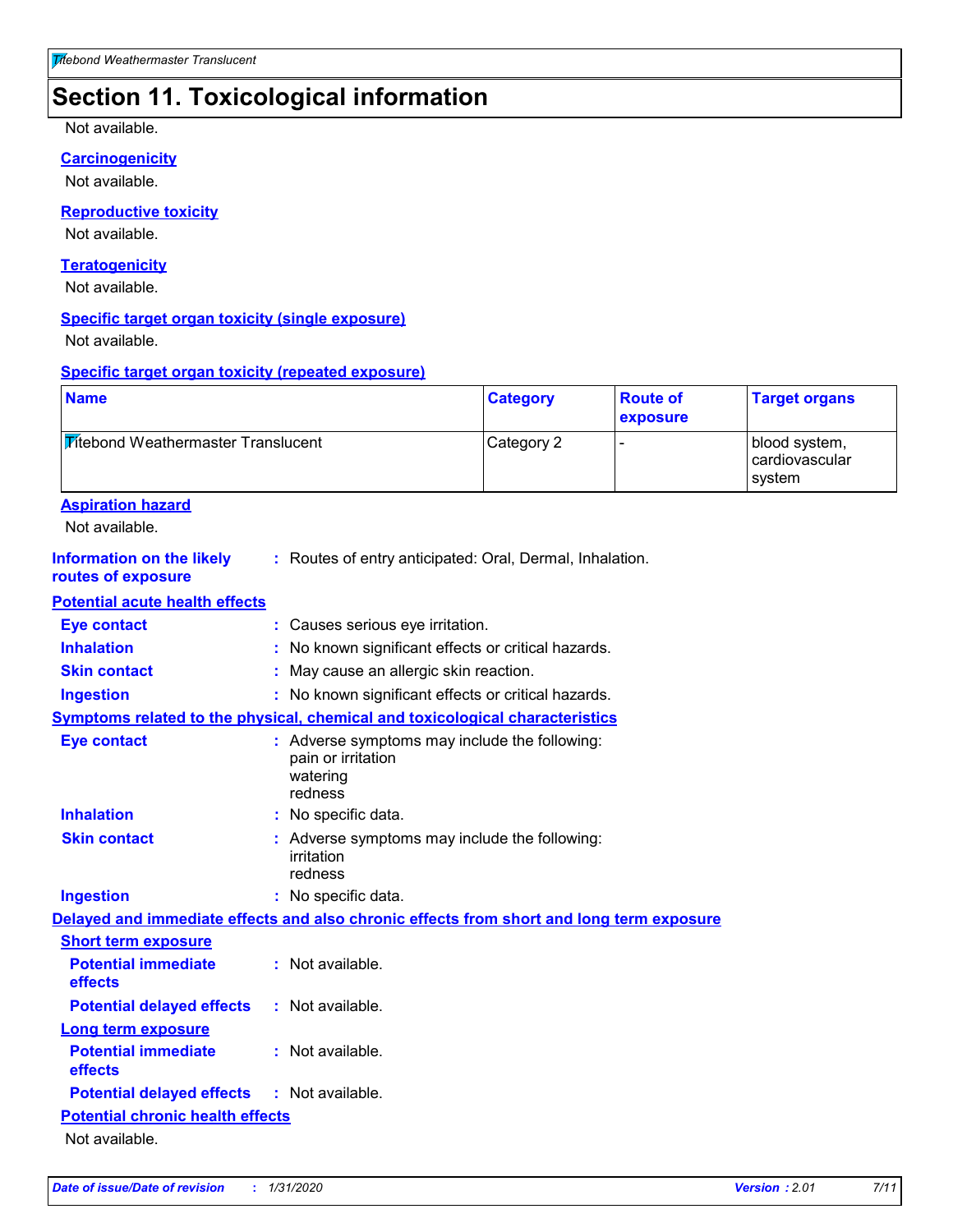### **Section 11. Toxicological information**

| <b>General</b>                        | : May cause damage to organs through prolonged or repeated exposure. Once<br>sensitized, a severe allergic reaction may occur when subsequently exposed to very low<br>levels. |
|---------------------------------------|--------------------------------------------------------------------------------------------------------------------------------------------------------------------------------|
| <b>Carcinogenicity</b>                | : No known significant effects or critical hazards.                                                                                                                            |
| <b>Mutagenicity</b>                   | : No known significant effects or critical hazards.                                                                                                                            |
| <b>Teratogenicity</b>                 | : No known significant effects or critical hazards.                                                                                                                            |
| <b>Developmental effects</b>          | : No known significant effects or critical hazards.                                                                                                                            |
| <b>Fertility effects</b>              | : Suspected of damaging fertility if inhaled.                                                                                                                                  |
| <b>Numerical measures of toxicity</b> |                                                                                                                                                                                |

#### **Acute toxicity estimates**

Not available.

### **Section 12. Ecological information**

#### **Toxicity**

| <b>Product/ingredient name</b> | <b>Result</b>                                                                  | <b>Species</b>                             | <b>Exposure</b> |
|--------------------------------|--------------------------------------------------------------------------------|--------------------------------------------|-----------------|
|                                | 2,2,4,4,6,6,8,8-octamethylcyclotetrasiloxane Acute LC50 > 1000 ppm Fresh water | <b>Fish - Oncorhynchus mykiss</b>          | 4 days          |
|                                | Chronic NOEC 1 to 29 µg/l                                                      | Algae - Pseudokirchneriella<br>subcapitata | 196 hours       |
|                                | Chronic NOEC 7.9 µg/l Fresh water                                              | Daphnia - Daphnia magna                    | 21 days         |
|                                | Chronic NOEC 4.4 µg/l Fresh water                                              | Fish - Oncorhynchus mykiss -<br>∣Egg       | 93 days         |

#### **Persistence and degradability**

#### Not available.

#### **Bioaccumulative potential**

| <b>Product/ingredient name</b>                     | $\mathsf{LogP}_\mathsf{ow}$ | <b>BCF</b> | <b>Potential</b> |
|----------------------------------------------------|-----------------------------|------------|------------------|
| 2,2,4,4,6,6,8,8-octamethylcyclotetrasiloxane 6.488 |                             | 13400      | high             |

| <b>Mobility in soil</b>                                       |                                                     |
|---------------------------------------------------------------|-----------------------------------------------------|
| <b>Soil/water partition</b><br>coefficient (K <sub>oc</sub> ) | : Not available.                                    |
| <b>Other adverse effects</b>                                  | : No known significant effects or critical hazards. |

### **Section 13. Disposal considerations**

| <b>Disposal methods</b> | : The generation of waste should be avoided or minimized wherever possible. Disposal<br>of this product, solutions and any by-products should at all times comply with the<br>requirements of environmental protection and waste disposal legislation and any<br>regional local authority requirements. Dispose of surplus and non-recyclable products<br>via a licensed waste disposal contractor. Waste should not be disposed of untreated to<br>the sewer unless fully compliant with the requirements of all authorities with jurisdiction.<br>Waste packaging should be recycled. Incineration or landfill should only be considered<br>when recycling is not feasible. This material and its container must be disposed of in a<br>safe way. Care should be taken when handling emptied containers that have not been<br>cleaned or rinsed out. Empty containers or liners may retain some product residues.<br>Avoid dispersal of spilled material and runoff and contact with soil, waterways, drains<br>and sewers. |
|-------------------------|-------------------------------------------------------------------------------------------------------------------------------------------------------------------------------------------------------------------------------------------------------------------------------------------------------------------------------------------------------------------------------------------------------------------------------------------------------------------------------------------------------------------------------------------------------------------------------------------------------------------------------------------------------------------------------------------------------------------------------------------------------------------------------------------------------------------------------------------------------------------------------------------------------------------------------------------------------------------------------------------------------------------------------|
|-------------------------|-------------------------------------------------------------------------------------------------------------------------------------------------------------------------------------------------------------------------------------------------------------------------------------------------------------------------------------------------------------------------------------------------------------------------------------------------------------------------------------------------------------------------------------------------------------------------------------------------------------------------------------------------------------------------------------------------------------------------------------------------------------------------------------------------------------------------------------------------------------------------------------------------------------------------------------------------------------------------------------------------------------------------------|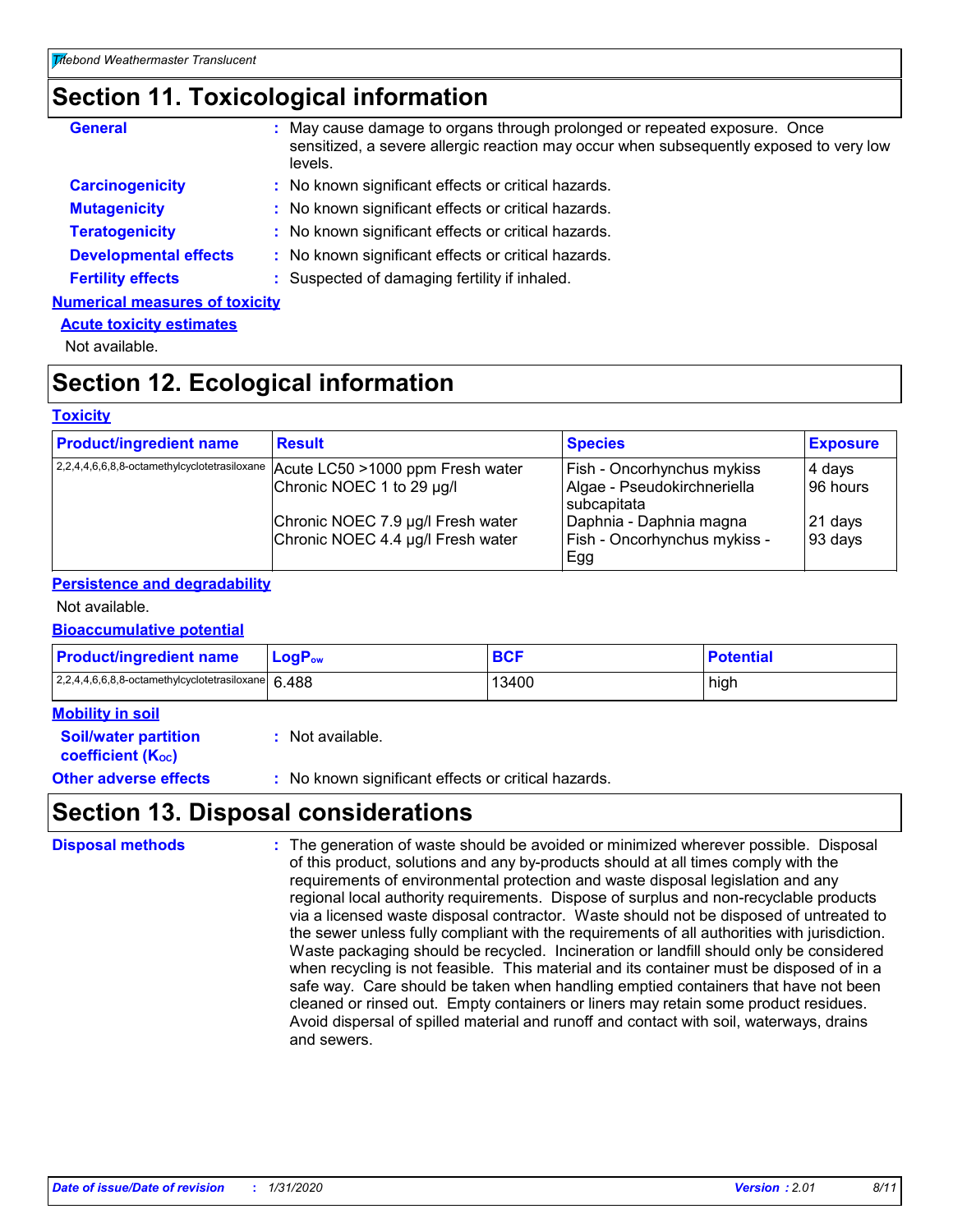### **Section 14. Transport information**

|                                      | <b>DOT</b><br><b>Classification</b> | <b>TDG</b><br><b>Classification</b> | <b>Mexico</b><br><b>Classification</b> | <b>ADR/RID</b>           | <b>IMDG</b>              | <b>IATA</b>    |
|--------------------------------------|-------------------------------------|-------------------------------------|----------------------------------------|--------------------------|--------------------------|----------------|
| <b>UN number</b>                     | Not regulated.                      | Not regulated.                      | Not regulated.                         | Not regulated.           | Not regulated.           | Not regulated. |
| <b>UN proper</b><br>shipping name    |                                     |                                     |                                        |                          |                          |                |
| <b>Transport</b><br>hazard class(es) |                                     |                                     |                                        | $\overline{\phantom{0}}$ | $\overline{\phantom{0}}$ | $\blacksquare$ |
| <b>Packing group</b>                 | $\overline{\phantom{a}}$            |                                     |                                        |                          |                          |                |
| <b>Environmental</b><br>hazards      | No.                                 | No.                                 | No.                                    | No.                      | No.                      | No.            |

### **Section 15. Regulatory information**

#### **U.S. Federal regulations**

#### **SARA 302/304**

#### **Composition/information on ingredients**

No products were found.

- 
- **SARA 304 RQ :** Not applicable.
- **SARA 311/312**
	-
- 
- **Classification :** EYE IRRITATION Category 2A SKIN SENSITIZATION - Category 1 TOXIC TO REPRODUCTION (Fertility) (inhalation) - Category 2 SPECIFIC TARGET ORGAN TOXICITY (REPEATED EXPOSURE) (blood system, cardiovascular system) - Category 2

#### **Composition/information on ingredients**

| <b>Name</b>                                  | $\frac{9}{6}$ | <b>Classification</b>                                                                                                                                      |
|----------------------------------------------|---------------|------------------------------------------------------------------------------------------------------------------------------------------------------------|
| 2,2,4,4,6,6,8,8-octamethylcyclotetrasiloxane | ו>⊺           | <b>FLAMMABLE LIQUIDS - Category 3</b><br><b>TOXIC TO REPRODUCTION (Fertility) - Category 2</b><br><b>TOXIC TO REPRODUCTION (Unborn child) - Category 2</b> |

#### **State regulations**

| <b>Massachusetts</b>       | : None of the components are listed. |
|----------------------------|--------------------------------------|
| <b>New York</b>            | : None of the components are listed. |
| <b>New Jersey</b>          | : None of the components are listed. |
| <b>Pennsylvania</b>        | : None of the components are listed. |
| <b>California Prop. 65</b> |                                      |

This product does not require a Safe Harbor warning under California Prop. 65.

#### **International regulations**

**Chemical Weapon Convention List Schedules I, II & III Chemicals**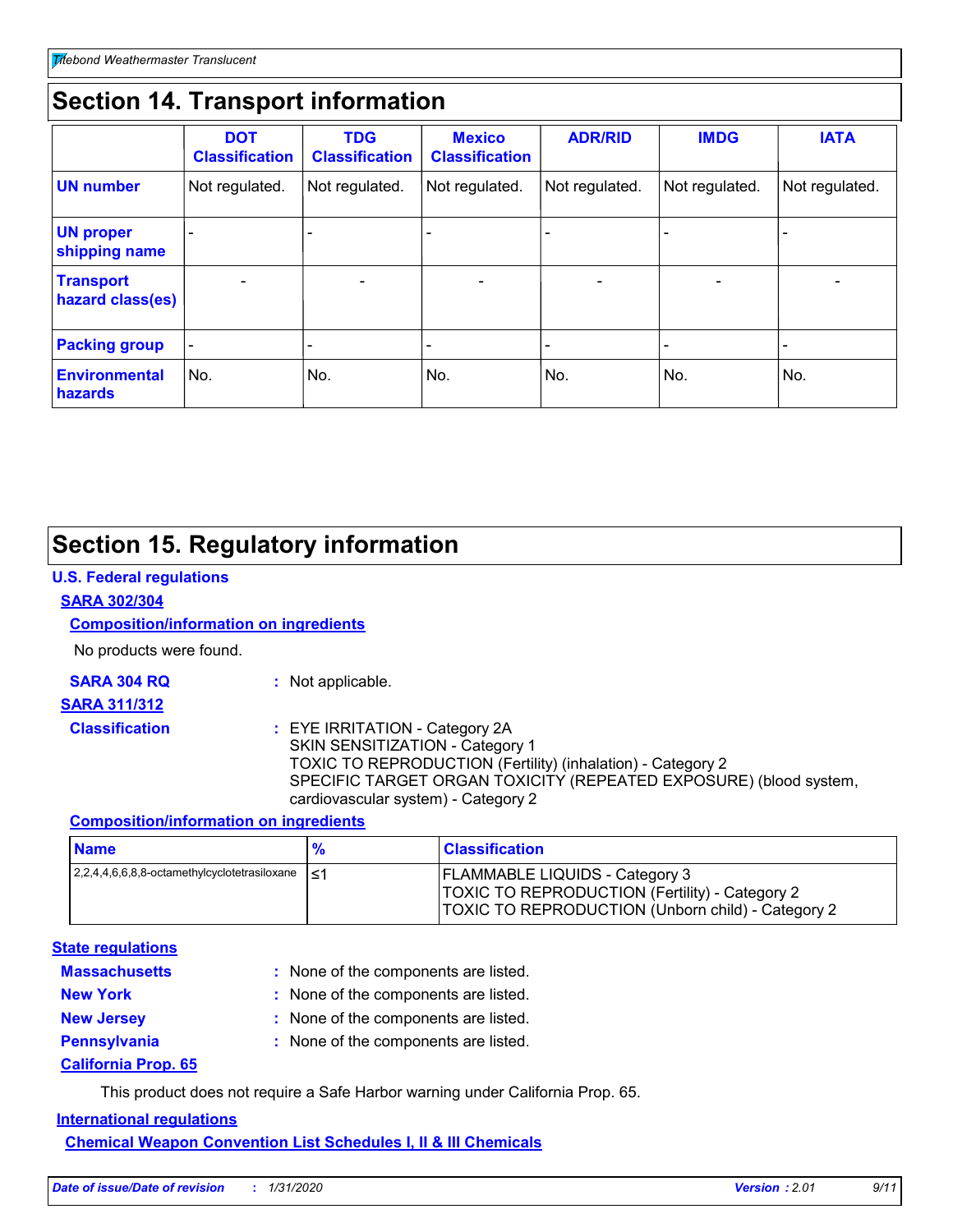### **Section 15. Regulatory information**

Not listed.

#### **Montreal Protocol**

Not listed.

**Stockholm Convention on Persistent Organic Pollutants**

Not listed.

#### **UNECE Aarhus Protocol on POPs and Heavy Metals**

Not listed.

#### **Inventory list**

**China :** All components are listed or exempted.

**United States TSCA 8(b) inventory**

**:** All components are listed or exempted.

### **Section 16. Other information**

#### **Hazardous Material Information System (U.S.A.)**



**Caution: HMIS® ratings are based on a 0-4 rating scale, with 0 representing minimal hazards or risks, and 4 representing significant hazards or risks. Although HMIS® ratings and the associated label are not required on SDSs or products leaving a facility under 29 CFR 1910.1200, the preparer may choose to provide them. HMIS® ratings are to be used with a fully implemented HMIS® program. HMIS® is a registered trademark and service mark of the American Coatings Association, Inc.**

**The customer is responsible for determining the PPE code for this material. For more information on HMIS® Personal Protective Equipment (PPE) codes, consult the HMIS® Implementation Manual.**

**National Fire Protection Association (U.S.A.)**



**Reprinted with permission from NFPA 704-2001, Identification of the Hazards of Materials for Emergency Response Copyright ©1997, National Fire Protection Association, Quincy, MA 02269. This reprinted material is not the complete and official position of the National Fire Protection Association, on the referenced subject which is represented only by the standard in its entirety.**

**Copyright ©2001, National Fire Protection Association, Quincy, MA 02269. This warning system is intended to be interpreted and applied only by properly trained individuals to identify fire, health and reactivity hazards of chemicals. The user is referred to certain limited number of chemicals with recommended classifications in NFPA 49 and NFPA 325, which would be used as a guideline only. Whether the chemicals are classified by NFPA or not, anyone using the 704 systems to classify chemicals does so at their own risk.**

#### **Procedure used to derive the classification**

| <b>Classification</b>                                                                                                                                                                                                                             | <b>Justification</b>                                                     |
|---------------------------------------------------------------------------------------------------------------------------------------------------------------------------------------------------------------------------------------------------|--------------------------------------------------------------------------|
| <b>EYE IRRITATION - Category 2A</b><br>SKIN SENSITIZATION - Category 1<br>TOXIC TO REPRODUCTION (Fertility) (inhalation) - Category 2<br>SPECIFIC TARGET ORGAN TOXICITY (REPEATED EXPOSURE) (blood system,<br>cardiovascular system) - Category 2 | Expert judgment<br>Expert judgment<br>Expert judgment<br>Expert judgment |